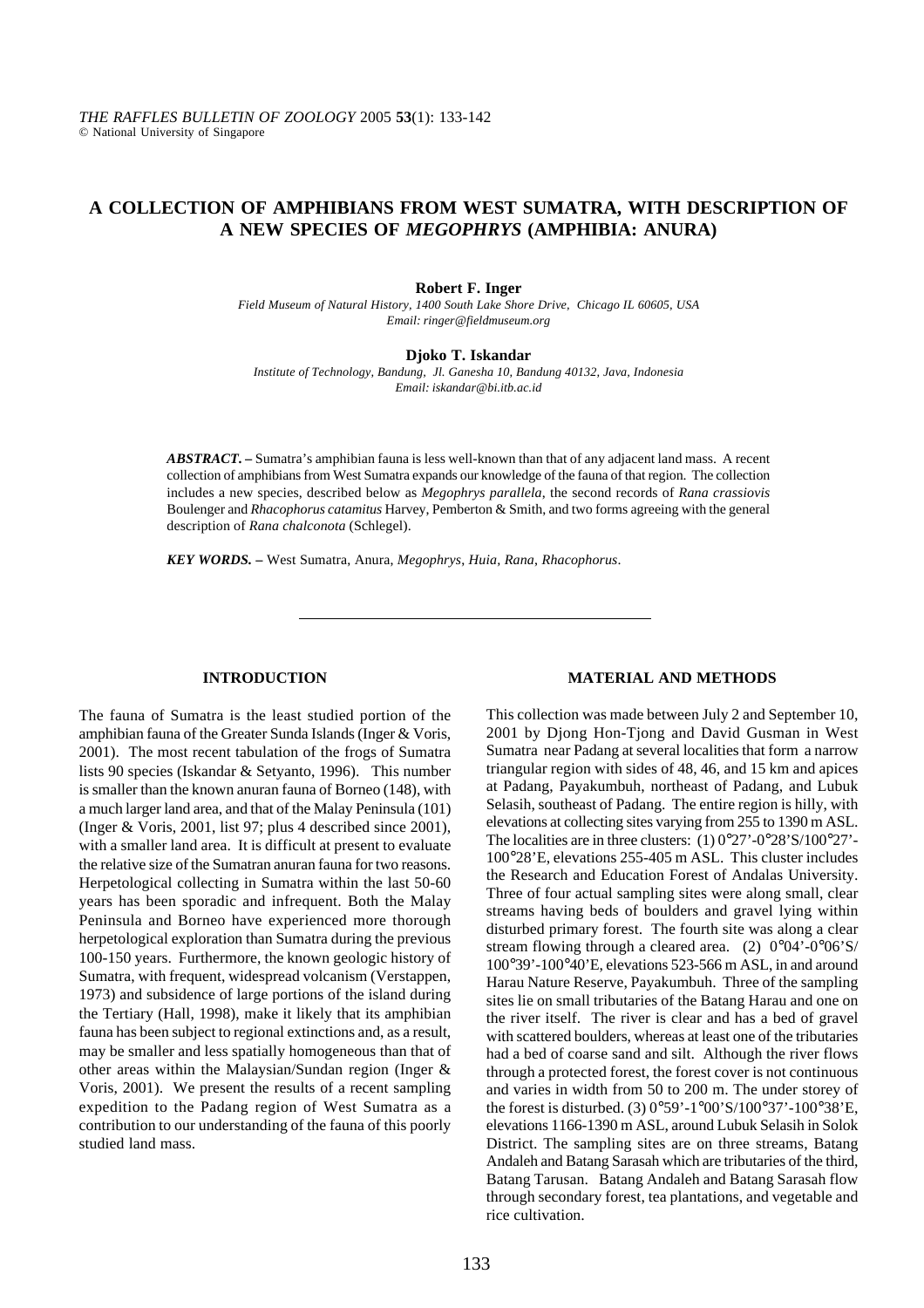### Inger & Iskandar: West Sumatra frogs

|  |  |  |  | Table 1. List of species and distribution in altitudinal zones of collection from Padang area of West Sumatra. |
|--|--|--|--|----------------------------------------------------------------------------------------------------------------|
|  |  |  |  |                                                                                                                |

| Species                        |                         | Elevation (m)         |                |
|--------------------------------|-------------------------|-----------------------|----------------|
|                                | 255-405                 | 523-566               | 1166-1320      |
|                                |                         | Number of individuals |                |
| Megophrys parallela            |                         |                       | 6              |
| <b>Bufo</b> asper              | 72                      | 71                    | 77             |
| <b>Bufo</b> melanostictus      | $\overline{c}$          | 10                    |                |
| Leptophryne borbonica          |                         | 9                     |                |
| Microhyla heymonsi             |                         | 12                    |                |
| Phrynella pulchra              | $\mathbf{1}$            |                       |                |
| Fejervarya cancrivora          |                         | 11                    |                |
| Fejervarya limnocharis         | 5                       | 64                    | 11             |
| Huia sumatrana                 | 145                     | 1                     | 1              |
| Limnonectes blythii            |                         | 12                    |                |
| Limnonectes kuhlii             | 107                     | 35                    | 108            |
| Limnonectes shompenorum        | 3                       |                       |                |
| Limnonectes sp. 1 <sup>a</sup> |                         |                       | 23             |
| Limnonectes sp. 2 <sup>b</sup> | 68                      | 72                    | 5              |
| Limnonectes sp. 3 <sup>c</sup> | 21                      |                       | $\overline{2}$ |
| Rana cf. chalconota            | 17                      |                       |                |
| Rana chalconota                | 27                      | 117                   |                |
| Rana crassiovis                |                         |                       | 226            |
| Rana erythraea                 |                         | 21                    |                |
| Rana glandulosa                |                         | 5                     |                |
| Rana hosii                     | 138                     | 19                    | 18             |
| Rana nicobariensis             | $\overline{2}$          | 21                    | $\overline{c}$ |
| Rana picturata                 | 31                      | 10                    |                |
| Nyctixalus pictus              | $\overline{\mathbf{c}}$ |                       |                |
| Polypedates leucomystax        | $\overline{2}$          | 29                    | 4              |
| Polypedates macrotis           |                         | 11                    |                |
| Rhacophorus poecilonotus       |                         |                       | 1              |
| Rhacophorus catamitus          |                         |                       | 21             |

<sup>a, c</sup> These forms are conspecific with new species being described by one of us (Iskandar, in ms).<br><sup>b</sup> This form is conspecific with a species being described by us in a separate manuscript discussing the *Limnonectes bly* 

Specimens were preserved in the field in formalin and transferred to 70% ethanol after one to six weeks. They are now deposited in Field Museum of Natural History (FMNH) and Museum Zoologicum Bogoriense (MZB). We also examined comparative material from the Bernice P. Bishop Museum (BPBM), United States National Museum (USNM), and the Zoological Reference Collection (ZRC) of the Raffles Museum of Biodiversity Research, National University of Singapore.

The following measurements were made by use of dial calipers graduated in 0.05 mm: Snoutvent length (SVL); tibia length (T), made with the limb flexed; head width (HW), measured at the level of the jaw articulation; head length (HL), measured from the rear of the jaw to the tip of the snout; horizontal diameter of the tympanum (TYM), and, in some instances, horizontal diameter of the eye (Eye).

#### **RESULTS**

The species included in this sampling and the altitudinal distribution of their individuals are shown in Table 1.

# **TAXONOMIC ACCOUNTS**

### *Megophrys parallela*, new species **(Figs. 1, 2)**

*Material examined. –* Holotype, MZB (field number D33), adult male from Batang Sarasah, Lubuk Selasih, near Solok, West Sumatra (0°59'S/100°38'E, 1289 m ASL), coll. Djong Hon-Tjong & David Gusman, 2-9 Sep.2001.

Paratypes – MZB (field numbers D48, K95), FMNH 264511-13, all males, same data as holotype.

*Diagnosis. –* A small *Megophrys*, males less than 50 mm SVL; tympanum visible as a half circle; vomerine teeth present; a single dorsolateral fold, parallel to contralateral fold throughout its length, the folds not diverging anteriorly; no V-shaped fold from behind the eye to the shoulder (the parietoscapular fold).

*Description. –* A small-sized species of *Megophrys*, known males 40-48 mm SVL; habitus stocky, robust, head wider than trunk; snout short, pointed at tip, projecting beyond lower jaw; no dermal rostral projection; canthus rostralis sharp, angular, slightly constricted; lores slightly sloping, concave; nostril about equidistant between eye and tip of snout;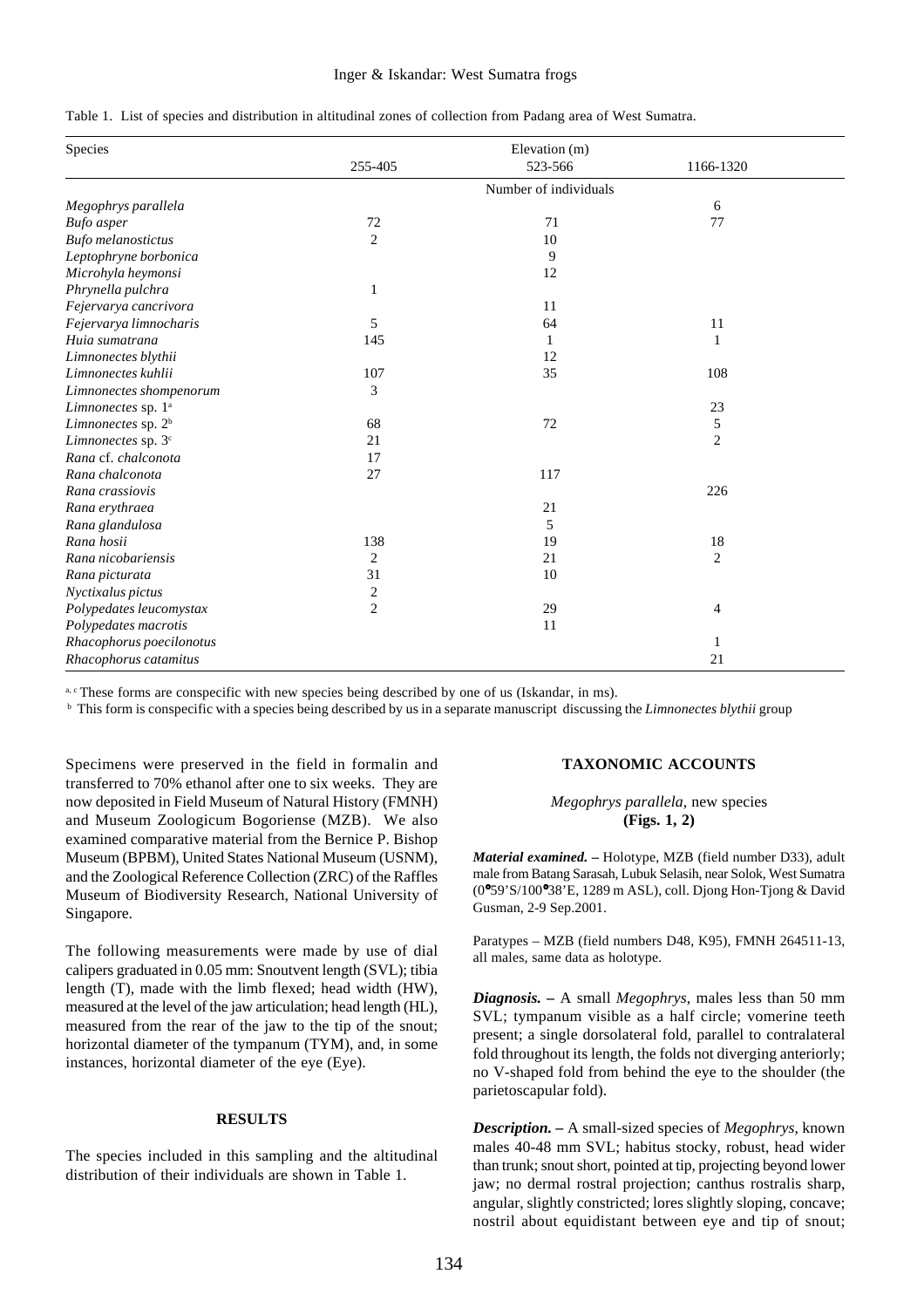# *THE RAFFLES BULLETIN OF ZOOLOGY* 2005

diameter of eye subequal to length of snout; upper eyelid with short, narrow-based projection; eyelid with several low, conical tubercles; width of upper eyelid less than width of interorbital; tympanum small, posterior half obscured by skin; vomerine teeth present in short ridges between and slightly behind choanae; tongue notched at rear, no papilla.

Tips of digits rounded, not enlarged; first finger slightly longer than or equal to length of second; fourth subequal to second, third longest; subarticular tubercles of fingers indistinct; large palmar tubercle extending out from base of first finger. Hind limbs moderate, tibia less than 0.5 of SVL; toes with webbing at bases only, no fringes extending out towards tips; toe lengths 4>3>5>2>1; subarticular tubercles indistinct; inner metatarsal tubercle low, oval, as long as or longer than first toe; no outer metatarsal tubercle.

Dorsal skin smooth anteriorly, with low tubercles and short ridges posteriorly; a sharply angular supratympanic fold; a single dorsolateral fold parallel to contralateral fold, folds not diverging anteriorly and not reaching supratympanic fold; no V-shaped parietoscapular fold over rear of head and shoulders; sides with rounded tubercles; calf with narrow raised, transverse ridges; ventral surfaces granular.

Color in preservative dark gray or brown dorsally; a dark triangular interorbital marking, apex to rear; laterally tip of snout dark brown, a dark bar below eye; sides of trunk unmarked; chin, throat and chest dark brown; abdomen cream colored with varying amounts of brown mottling; forearm with dark crossbars; calf with narrow dark crossbars.

Males have velvety, dark brown nuptial pads on the first and second fingers on the dorsomedial surface from the base of the fingers to the beginning of the terminal joint.

Measurements (mm) of holotype: SVL 47.6, T 21.5, HW 22.8, HL 19.4, eye diameter 6.8, snout 6.7. Measurements and body proportions of type series given in Table 2

*Etymology. –* Specific name from *parallelus* (Latin) meaning parallel, referring to the condition of the longitudinal skin folds.

*Habitat notes. –* One frog was caught in primary forest, the remainder in secondary forest. All were found between 1289 and 1320 m ASL. Two were on dead leaves and one on a small log on the banks of a small (width 5 m) stream. We have no information on the perch position of the other three.



Fig. 1. Dorsal view of *Megophrys parallela,* new species (Paratype: FMNH 264512). Scale bar = 10 mm.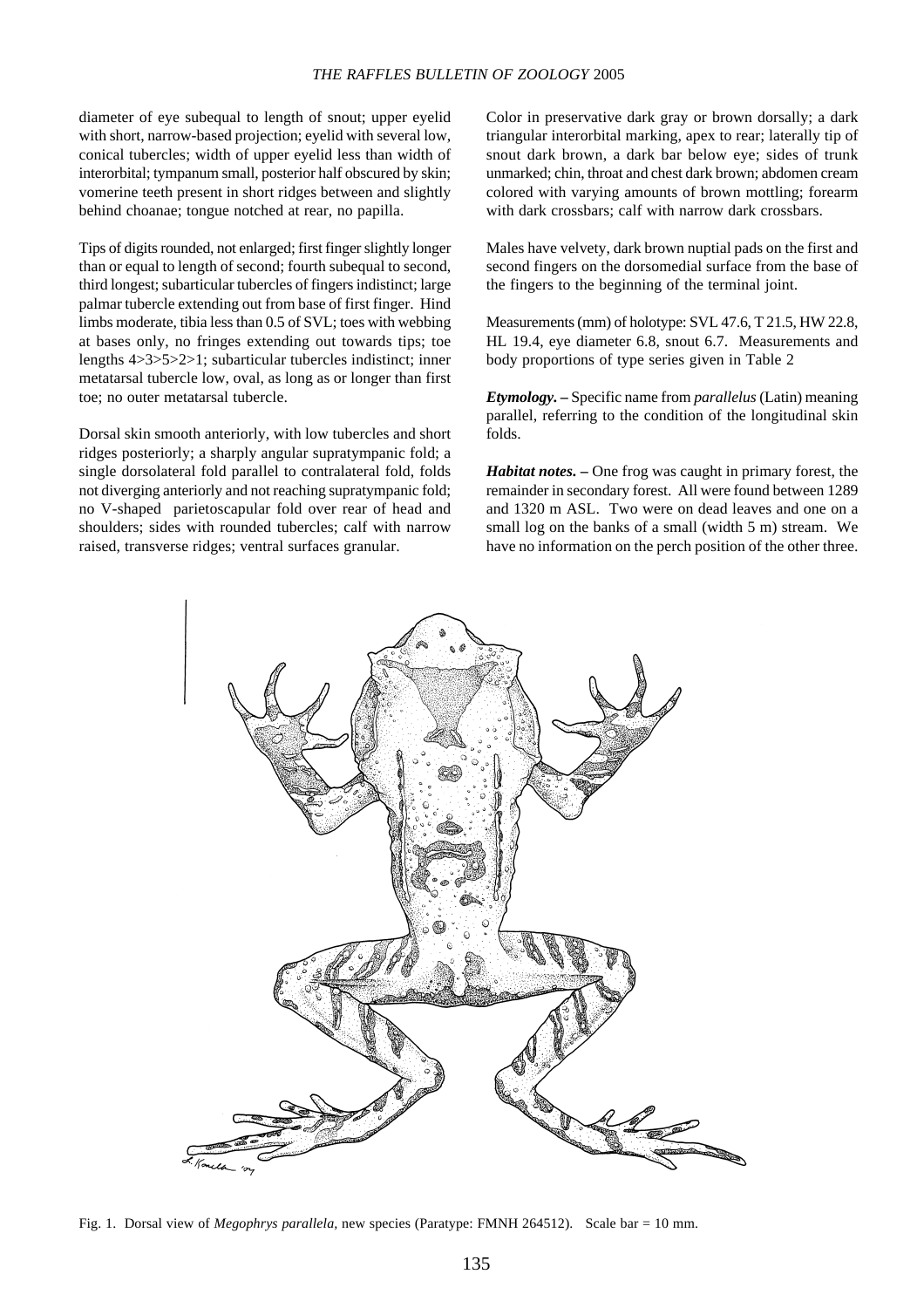|            | <b>SVL</b> |               |                 | T/SVL         |        | HW/SVL        |        | HL/SVL        |        | TY/SVL          |        |
|------------|------------|---------------|-----------------|---------------|--------|---------------|--------|---------------|--------|-----------------|--------|
|            | N          | Range         | Mean±SE         | Range         | Median | Range         | Median | Range         | Median | Range           | Median |
| parallela  | 6          | 39.4-47.6     | $43.8 \pm 1.33$ | $0.41 - 0.47$ | 0.446  | $0.46 - 0.50$ | 0.480  | $0.41 - 0.44$ | 0.414  | $0.051 - 0.061$ | 0.058  |
| aceras     | 6          | 55.8-62.4     | 59.6±1.16       | $0.42 - 0.46$ | 0.437  | $0.37 - 0.40$ | 0.390  | $0.34 - 0.37$ | 0.350  | 0.056-0.075     | 0.064  |
| dringi     |            | 42.8-46.7     | 44.9±0.55       | $0.49 - 0.55$ | 0.521  | $0.34 - 0.37$ | 0.356  |               |        |                 |        |
| edwardinae | 4          | $38.8 - 42.0$ | $40.7 \pm 0.69$ | $0.45 - 0.50$ | 0.488  | $0.41 - 0.48$ | 0.452  | $0.39 - 0.43$ | 0.390  | 0.036-0.057     | 0.048  |
| parva      | 9          | 36.5-46.5     | $43.0 \pm 1.25$ | $0.48 - 0.53$ | 0.518  | $0.33 - 0.40$ | 0.364  | $0.34 - 0.42$ | 0.377  | 0.054-0.079     | 0.072  |
| longipes   | 2          | 38.9-45.2     | 42.5            | $0.55 - 0.60$ |        | $0.33 - 0.37$ |        | 0.37          |        | 0.070           |        |
| minor      | 2          | 37.3-38.2     | 37.8            | $0.49 - 0.51$ |        | $0.31 - 0.32$ |        | $0.32 - 0.34$ |        | 0.072-0.076     |        |
| montana    | 3          | 38.9-40.6     | $39.6 \pm 0.50$ | $0.43 - 0.44$ | 0.439  | $0.44 - 0.49$ | 0.477  | $0.43 - 0.46$ | 0.437  |                 |        |
| palpebral- |            |               |                 |               |        |               |        |               |        |                 |        |
| espinosa   | 3          | 38.4-40.8     | 39.8±0.73       | $0.44 - 0.48$ | 0.462  | $0.33 - 0.34$ | 0.333  | $0.30 - 0.33$ | 0.317  | $0.043 - 0.065$ | 0.052  |

Table 2. Variation in size and body proportions of males in small species of *Megophrys*. Males of all species <65 mm SVL. All species occur in Indochina, Thailand, or Sundaland.

*Comparisons. –* This Sumatran species appears to be most similar to *M. aceras* Boulenger, but is distinctly smaller than mainland *M. aceras* (Table 2). In *M. aceras* the dorsolateral folds diverge sharply anteriorly and usually reach the supratympanic folds, the pattern illustrated by Boulenger (1903); in *M. parallela* these folds do not diverge anteriorly and do not reach the supratympanic folds. The illustration of the type of *M. aceras* also shows a V-shaped ridge from the parietal region ending at the shoulders; this character is present in all the *M. aceras* we have seen, but is absent in *M. parallela*. The head of the Sumatran form is wider and longer and the tympanum smaller (Mann-Whitney test, P<0.01) than in *M. aceras* (Table 2).

Among the other small (males <65 mm) species of *Megophrys* from Indochina through Sundaland, *M. longipes* Boulenger and *M. parva* (Boulenger) differ from *M. parallela* in having longer legs and smaller heads (Table 2), in having the dorsolateral folds diverging anteriorly, and in having distinct parietoscapular folds (Table 3). *Megophrys minor* Stejneger also differs from *M. parallela* in having a distinct parietoscapular fold and a smaller head and lacks vomerine teeth (Tables 2, 3). *Megophrys palpebralespinosa* Bourret differs from *parallela* in lacking vomerine teeth and in the orientation of the body folds (Table 3) and its smaller head (Table 2). *Megophrys dringi* Inger, Stuebing & Tan differs from *M. parallela* in lacking vomerine teeth and in having a distinct parietoscapular fold, relatively longer legs and narrower head (Table 2). *Megophrys edwardinae* Inger differs from *M. parallela* in lacking vomerine teeth, in having much rougher skin with scattered short ridges and prominent tubercles dorsally, and the snout distinctly shorter than the eye diameter. *Megophrys baluensis* (Boulenger) differs from *M. parallela* in having two longitudinal folds on the trunk,



Fig. 2. Lateral view of head of *Megophrys parallela,* new species (Paratype FMNH 264512). Scale bar = 5 mm.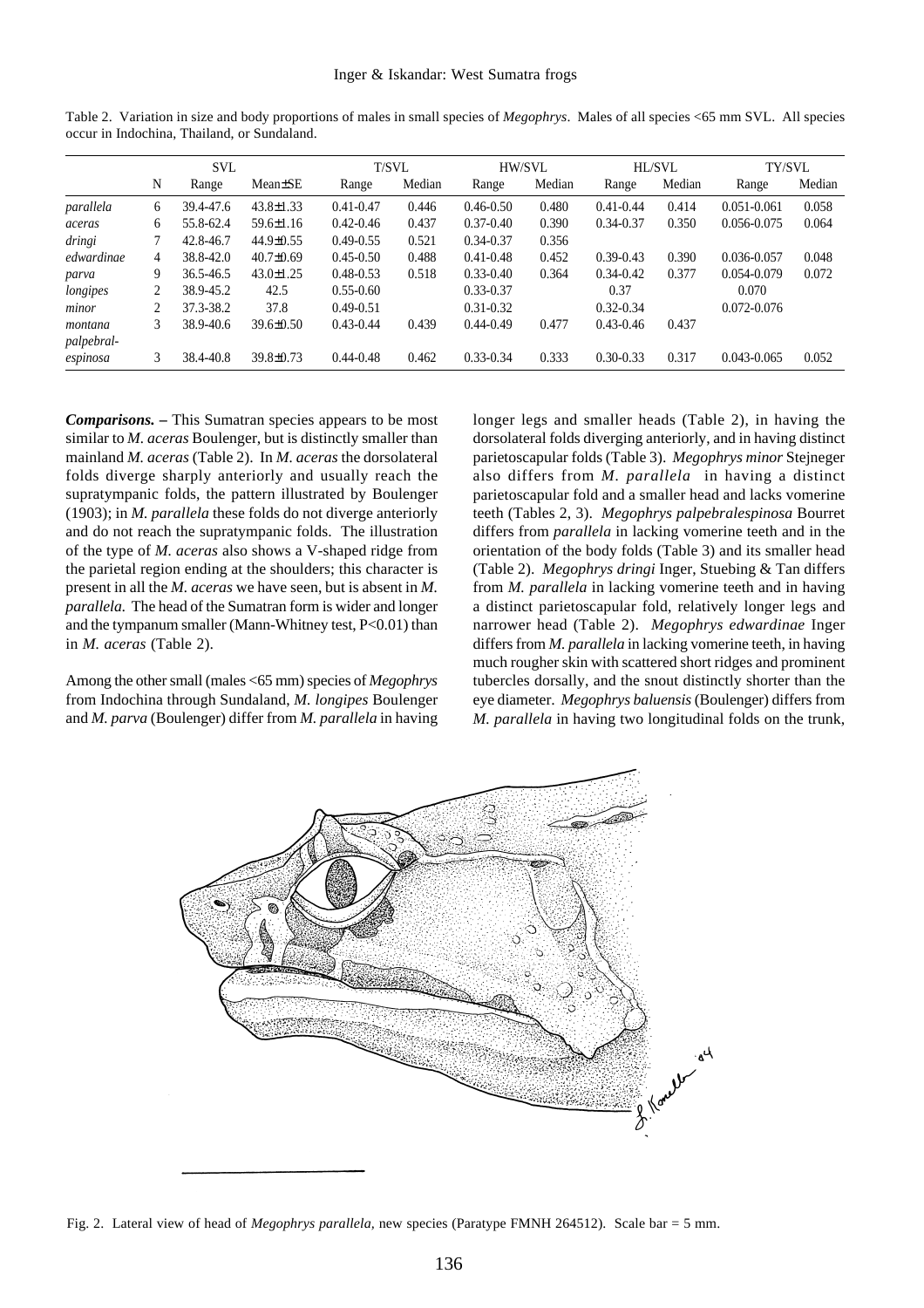# *THE RAFFLES BULLETIN OF ZOOLOGY* 2005

| Species           | Parietoscapular<br>ridge <sup>1</sup> | DL folds<br>diverge <sup>2</sup> |     | Palpebral<br>horn |         | Vomerine teeth |              |        |
|-------------------|---------------------------------------|----------------------------------|-----|-------------------|---------|----------------|--------------|--------|
|                   | present                               | absent                           | yes | no                | present | absent         | present      | absent |
| parallela         |                                       | 6                                |     | 6                 | 6       |                | <sub>(</sub> |        |
| aceras            |                                       |                                  | 10  |                   | 11      |                | 11           |        |
| dringi            |                                       |                                  |     |                   |         | $^{(1)}$       |              |        |
| edwardinae        |                                       |                                  |     | $4^3$             |         | 0              |              |        |
| longipes          |                                       |                                  |     |                   |         | 0              |              |        |
| parva             |                                       |                                  |     |                   |         | 11             | 15           |        |
| minor             |                                       |                                  |     | $2^3$             |         |                |              |        |
| palpebralespinosa |                                       |                                  |     | $\theta$          |         |                |              |        |
| montana           |                                       |                                  |     |                   |         |                |              |        |

Table 3. Variation among small species of *Megophrys*. Males of all species less than 65 mm SVL.

1 V-shaped ridge, apex at rear, beginning at parietal or rear of supraocular region and ending over shoulders.

2 Longitudinal dorsolateral body folds diverge anteriorly.

3 No longitudinal body folds present.

the snout not projecting beyond the mandible, and related to the last, a shorter head.

In other species of *Megophrys* from Southeast Asia, males usually exceed 65 mm SVL and differ from the Sumatran form in other ways, e.g., presence of a rostral projection [*M. nasuta* (Schlegel)], broad-based palpebral projection (*M. nasuta*, *M. kobayashii* Malkmus & Matsui), a dark stripe on side of head (*M. lateralis* Anderson), toes with dermal fringes and no vomerine teeth (*M. auralensis* Ohler, Swan & Daltry).

*Comparative material. – Megophrys aceras*: Peninsular Malaysia: ZRC 1.6052 (Perlis State); FMNH 185897-98 (Selangor State). Thailand: FMNH 135344 (Nakhon Si Thammarat Prov.), FMNH 216092-95, USNM 94795-96 (Trang Prov.). *Megophrys boettgeri*: China: FMNH 24397, 24399, 24400, 24402 (Fujian Prov.). *Megophrys brachykolos*: Hong Kong: FMNH 69064-65, 109979, 109981, 256939-40. *Megophrys longipes*: Peninsular Malaysia: FMNH 185899 (Selangor State), BPBM 17248, FMNH 216240, ZRC 1.3460a, 1.8377 (Pahang State). *Megophrys montana*: Java: ZRC 1.6411, 1.6414, 1.6422, 1.6425 (West Java, Sukabumi). *Megophrys minor*: China: FMNH 49523, 167973 (Sichuan Prov.). *Megophrys omeimontis*: China: FMNH 232870, 232874-75, 232877 (Sichuan Prov.). *Megophrys palpebralespinosa*: Laos: FMNH 258098-258100 (Phongsaly Prov.). Vietnam: FMNH 254036 (Vinh Phy Prov.). *Megophrys parva*: Laos: FMNH 255543 (Huaphahn Prov.). Thailand: FMNH 175915-16, 175918-20 (Chiang Mai Prov.); FMNH 216096 (Surathani Prov.); ZRC 1.8489-92 (Phuket Prov.).

### *Huia sumatrana* **Yang**

This series agrees very closely with the holotype (FMNH 209922) and adult paratype (FMNH 209912). The fully webbed toes, the extreme sexual dimorphism in size (see Table 4), and the distinctive, dark, diagonal markings in the temporal region noted in the original description (Yang, 1991) are particularly diagnostic. The original description has

confused the sexual dimorphism in tympanum diameter. At one point the description attributes a smaller tympanum in males: "…disk of third finger 0.61 times the tympanum, 0.44- 0.53 in females," then ascribes a larger tympanum to males: "...tympanum 0.53 eye diameter in females, 0.62-0.74 in males" (Yang, 1991). The tympanum of males is visibly larger than that of females (see also Table 4). Males have slightly longer heads (HL/SVL; Mann-Whitney test U=23, P<0.002). SVL and body proportions are given in Table 4. All the females measured had enlarged, non-pigmented ova.

Coloration (in preservative) is medium to dark brown above. The throat varies from immaculate whitish to heavily marked with irregular brown spots, some of which often appear also on the chest. The diagonal dark bars in front of and behind the tympanum are consistent features of the pattern. The bar behind the tympanum is continued forward above the tympanum to the rear of the eye. The bar at the shoulder mentioned by Yang (1991) is sometimes marked only by a row of small spots. The weak dorsolateral fold is usually marked by several small black spots.

The white velvety nuptial pad of males covers the medial surface of the first metacarpal and the medial and dorsal surfaces of the basal phalanx of the first finger. The distal edge of the pad is opposite the center of the subarticular tubercle of the first finger. The nuptial pad is usually constricted and in a small percentage of males the constriction divides the pad into two parts.

This species differs from the recently described *Amolops (Huia) modiglianii*, as noted by Doria et al. (1999), in having more extensive webbing, in the presence of an outer metatarsal tubercle, and in having the first finger longer than the second.

All but two of this large series were collected along clear, rocky streams flowing through forests at 255-405 m ASL near Padang. One frog was obtained from the rocky stream flowing through the Harau Valley (536-566 m), and one from the Batang Tarusan (1166-1170 m), near Lubuk Selasih.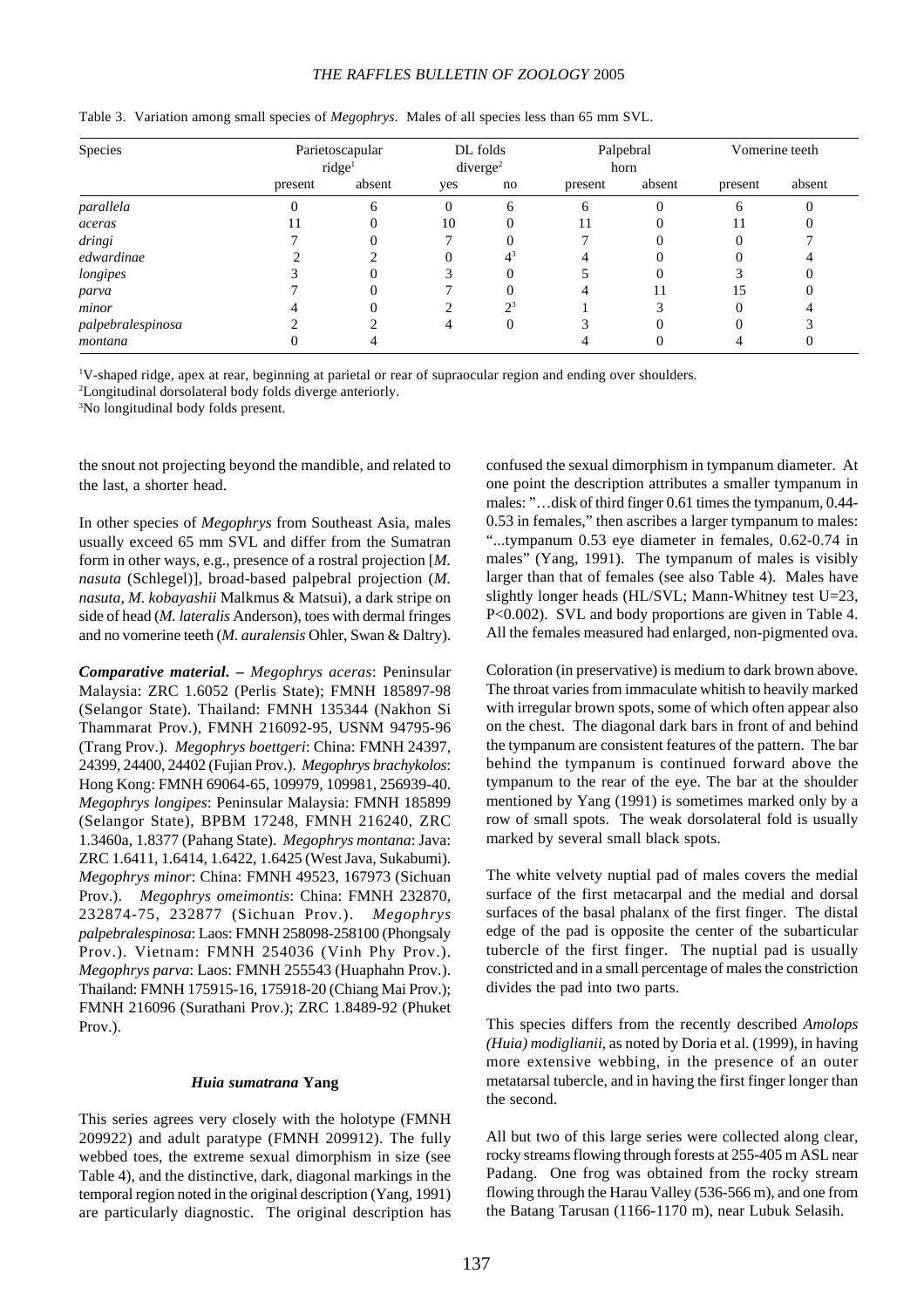|  |  |  | Table 4. Size and body proportions of Huia sumatrana Yang. |  |  |  |
|--|--|--|------------------------------------------------------------|--|--|--|
|--|--|--|------------------------------------------------------------|--|--|--|

|               | Males         | Females          |  |
|---------------|---------------|------------------|--|
| SVL (mm)      |               |                  |  |
| Range         | 30.8-34.4     | 56.8-65.4        |  |
| Mean±SE       | 32.34±0.29    | $61.60 \pm 0.68$ |  |
| N             | 15            | 15               |  |
| <b>T/SVL</b>  |               |                  |  |
| Range         | $0.67 - 0.74$ | 0.68-0.74        |  |
| Median        | 0.721         | 0.711            |  |
| N             | 15            | 15               |  |
| <b>HW/SVL</b> |               |                  |  |
| Range         | $0.30 - 0.38$ | $0.31 - 0.35$    |  |
| Median        | 0.334         | 0.327            |  |
| N             | 15            | 15               |  |
| HL/SVL        |               |                  |  |
| Range         | $0.39 - 0.43$ | 0.36-0.41        |  |
| Median        | 0.402         | 0.382            |  |
| N             | 15            | 15               |  |
| <b>TY/SVL</b> |               |                  |  |
| Range         | 0.110-0.132   | 0.065-0.079      |  |
| Median        | 0.125         | 0.071            |  |
| N             | 10            | 10               |  |

#### *Limnonectes shompenorum* **Das**

Male 83.9 mm SVL, with enlarged odontoids; female 87.5 mm, with enlarged, pigmented ova. These frogs agree closely with the original description (Das, 1996). The webbing is very slightly more extensive than figured by Das (1996) and the throat lacks dark pigment noted in the original description.

#### *Rana chalconota* **(Schlegel)**

Males with nuptial pads, SVL 28.1-38.1 mm (Table 5); mature females, SVL 37.8-43.2 mm (Table 5); juveniles, SVL 23.5- 28.6 mm  $(n=7)$ . Round dark spots on back (except in two); heavy dusting of melanophores on the ventral surface of the legs; throat whitish, with dark mottling. The webbing is blackish. Vomerine teeth in patches equidistant from each other and the choanae. Toes three and five fully webbed to base of discs, toe four fully webbed to distal subarticular tubercle; outer metatarsal tubercle elevated. Males with velvety, whitish nuptial pads on the first finger; vocal sac openings at the corners of the floor of the mouth; whitish spinules on the granules of the dorsum. A weak humeral gland present in 10/16 males. Males have a larger tympanum than females (Table 5).

We have compared these to a sample from Bohorok, North Sumatra. The two samples are similar in most characters, including the color of the webbing, in the presence of a weak humeral gland in the males, and in body proportions (Table 5). However, they differ in size (Table 5).

Geographic variation in this species is known to involve secondary sex characters of males. Males from Peninsular Malaysia and Borneo usually have the nuptial pad constricted,

but those from Java do not (Inger, 1966). The nuptial pads in males from the Padang-Payakumbuh-Lubuk Serasih area are not constricted, though they are in about half of those from Bohorok. The spinules of the dorsum appear on the upper eyelids of Bornean males but only in a portion of those from Java (Inger, 1966). All but one of the males from Sumatra have spinules on the upper eyelid. Males in the present sample from Sumatra are about the same size as those from Java (30-40 mm; Iskandar, 1998), but the females are much smaller than those from Java (45-65 mm; Iskandar, 1998), which is the type locality of the species.

### *Rana* **cf.** *chalconota*

Seven adult males, SVL 43.6-49.0 mm (Table 5); seven adult females, SVL 46.3-65.6 mm (Table 5); three immature females, SVL 34.8-41.1 mm. All except two with strong reddish tinge to webbing (in preservative). All but four with dark dorsal spots. Ventral surface of legs with heavy dusting of melanophores; throat whitish, immaculate or with faint mottling. Vomerine teeth present. Toe four with full webbing to distal edge of distal subarticular tubercle, toes three and five with full webbing to base of discs. Males with velvety, whitish nuptial pad on first finger, not constricted; vocal sac openings on floor of mouth; spinules on granules of dorsum; no humeral glands. Males have larger tympanum (Table 5). Females approximate the size of those from Java (see above).

These frogs are very similar to those we have identified above as *R. chalconota*. However, they differ greatly in size, in smaller relative tympanum diameter in males, in relative head length (Table 5), in absence of humeral glands in the males, and in the reddish webbing.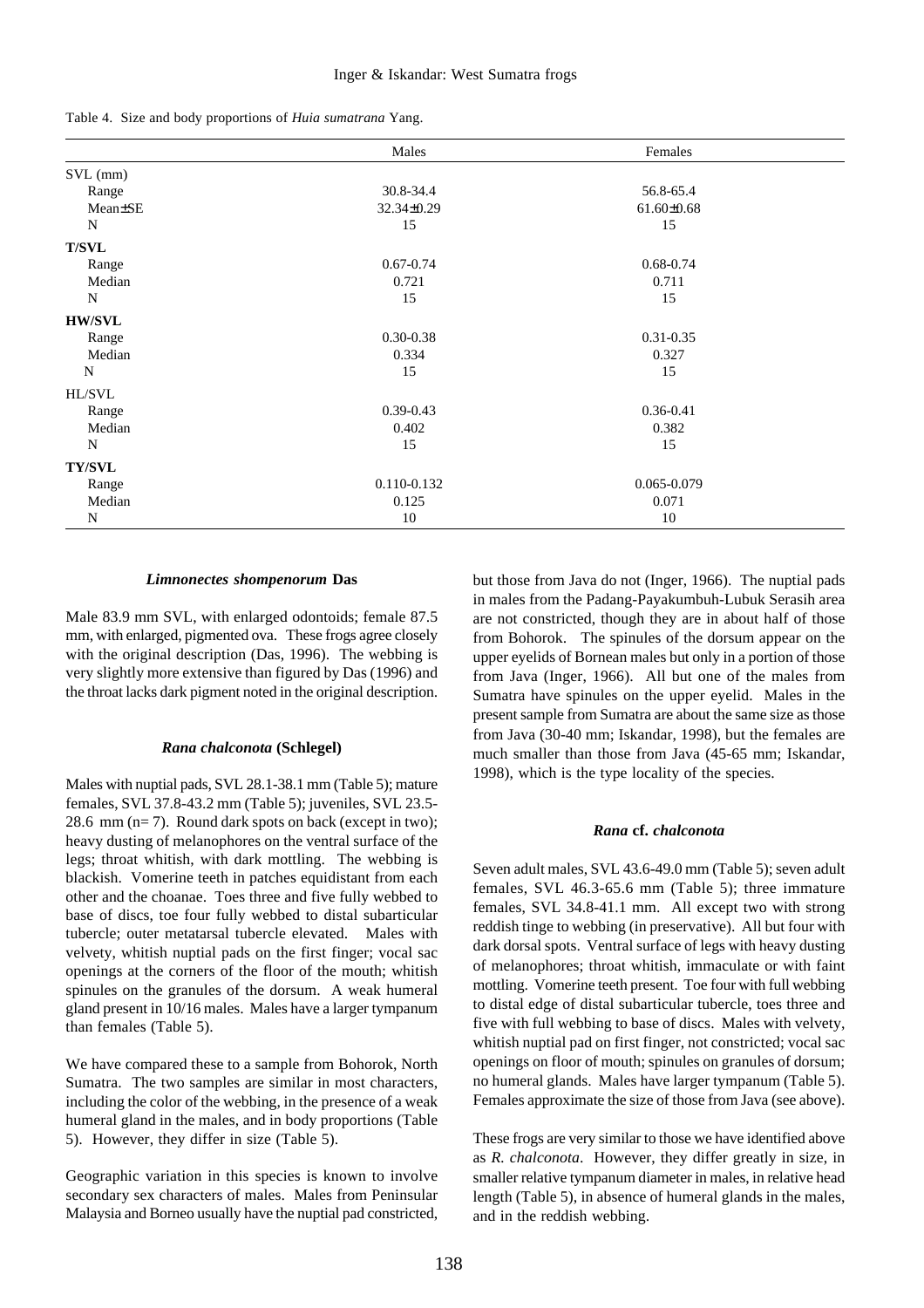## *THE RAFFLES BULLETIN OF ZOOLOGY* 2005

| Taxa<br>Area | cf. chalconota<br>Padang | chalconota<br>Padang | chalconota<br><b>Bohorok</b> | cf. chalconota<br>Padang | chalconota<br>Padang | chalconota<br><b>Bohorok</b> |
|--------------|--------------------------|----------------------|------------------------------|--------------------------|----------------------|------------------------------|
|              |                          |                      |                              |                          |                      |                              |
|              |                          | SVL males            |                              |                          | <b>SVL</b> females   |                              |
| Range        | 43.6-49.0                | 28.1-38.1            | 32.4-39.6                    | $46.3 - 65.6$            | 37.8-43.2            | 44.5-51.9                    |
| Mean±SE      | $45.73 \pm 0.65$         | $31.63 \pm 0.30$     | 35.80±0.65                   | $57.60 \pm 3.07$         | $40.52 \pm 0.56$     | 47.75±0.93                   |
| N            |                          | 43                   | 10                           |                          | 9                    | 8                            |
|              |                          | T/SVL males          |                              |                          | T/SVL females        |                              |
| Range        | $0.53 - 0.59$            | $0.52 - 0.61$        | $0.54 - 0.59$                | $0.52 - 0.58$            | 0.53-0.58            | $0.56 - 0.60$                |
| Median       | 0.552                    | 0.564                | 0.572                        | 0.555                    | 0.572                | 0.583                        |
| N            |                          | 15                   | 10                           |                          | 9                    | 8                            |
|              |                          | HW/SVL males         |                              |                          | HW/SVL females       |                              |
| Range        | $0.28 - 0.31$            | $0.27 - 0.33$        | $0.28 - 0.31$                | $0.28 - 0.30$            | $0.27 - 0.31$        | $0.28 - 0.31$                |
| Median       | 0.294                    | 0.296                | 0.298                        | 0.291                    | 0.292                | 0.299                        |
| N            |                          | 15                   | 10                           |                          | 9                    | 8                            |
|              |                          | HL/SVL males         |                              |                          | HL/SVL females       |                              |
| Range        | $0.35 - 0.39$            | $0.38 - 0.45$        | 0.38-0.41                    | $0.34 - 0.39$            | $0.34 - 0.41$        | 0.38-0.41                    |
| Median       | 0.361                    | 0.398                | 0.397                        | 0.366                    | 0.379                | 0.388                        |
| N            |                          | 15                   | 10                           | 7                        | 9                    | 8                            |
|              |                          | TYM/SVL males        |                              |                          | TYM/SVL females      |                              |
| Range        | $0.10 - 0.12$            | $0.10 - 0.13$        | $0.10 - 0.12$                | $0.07 - 0.08$            | $0.08 - 0.10$        | $0.07 - 0.09$                |
| Median       | 0.103                    | 0.115                | 0.114                        | 0.073                    | 0.085                | 0.082                        |
| N            |                          | 15                   | 10                           |                          | 9                    | 8                            |

Table 5. Comparison of size and body proportions of *Rana chalconota* and *R.* cf. *chalconota* from areas of Sumatra. "Padang" = Padang-Payakumbuh-Lubuk Selasih area. "Bohorok" = Bohorok, North Sumatra. See text for definition of taxa.

Statistically significant differences between samples; P values of test results; Student's t-test for SVL, Mann-Whitney U test for body proportions:

|                                                      | SVI.                    | SVL           | HL/SVL | TYM/SVL | HL/SVL |
|------------------------------------------------------|-------------------------|---------------|--------|---------|--------|
|                                                      | male                    | female        | male   | male    | female |
| cf. <i>chalconota</i> X <i>chalconota</i> Padang     | $< \hspace{-0.2em}0.01$ | < 0.01        | < 0.01 | 0.02    |        |
| cf. <i>chalconota</i> X <i>chalconota</i> Bohorok    | <0.01                   | < 0.01        | < 0.01 | 0.02    | < 0.01 |
| <i>chalconota</i> Padang X <i>chalconota</i> Bohorok | <0.01                   | $< \!\! 0.01$ |        |         |        |

All 17 frogs were caught between 255 and 405 m ASL along clear, rocky streams in the disturbed forests controlled by Andalas University, Padang. Five of the *Rana chalconota* were collected at the same times and places as seven of the *R.* cf. *chalconota*.

#### *Rana crassiovis* **Boulenger**

Seventy two males, 13 females. As this represents the first sample of this species reported since the original description (Boulenger, 1920b), we provide a full description:

*Description. –* Habitus moderately slender, head length slightly greater than head width; SVL of males with nuptial pads 29-35 mm, females with mature oviducts 58-70 mm (see Table 6). Snout obtusely pointed, weakly projecting; nostril slightly closer to tip of snout than to eye; canthi sharp, constricted behind nostrils; lores oblique, deeply concave; diameter of eye usually greater than length of snout; interorbital about equal to width of upper eyelid; tympanum distinct, 0.5-0.7 of eye diameter; vomerine teeth in oblique groups between the choanae.

Finger discs large, with circummarginal grooves, width of disc of third finger  $\frac{1}{2}$  to  $\frac{3}{4}$  diameter of tympanum; first finger equal to or slightly longer than second, third finger the longest; second and third fingers with narrow, movable flaps of skin on outer phalanges; subarticular tubercles distinct. Discs of toes smaller than those of fingers; fourth toe longest, fifth extending slightly farther than third; toes 1-3 and 5 fully webbed to base of discs, fourth toe with one phalange free; an oval inner but no outer metatarsal tubercle; no tarsal fold.

No dorsolateral fold; skin above finely granular; usually with large, rounded tubercles scattered over back, not evident in rare individuals; sides coarsely granular; venter smooth except rugose or granular posteriorly.

Color in preservative brown with many large black or dark brown spots, the lighter areas forming an irregular network; sides becoming lighter ventrad, many large dark spots; venter whitish, throat and chest with brown speckling, or mottling, very dark in about half of individuals; abdomen with speckling or mottling but lighter than throat; legs with heavy cross bars dorsally; ventrally legs dusted with dark pigment; rear of thigh with dark vertical bars and spots separated by narrow whitish areas.

Body proportions shown in Table 6.

*Secondary sex characters. –* Females are much larger than males and have smaller tympana (Table 6). Gravid females have non-pigmented ova. Males have grayish, velvety nuptial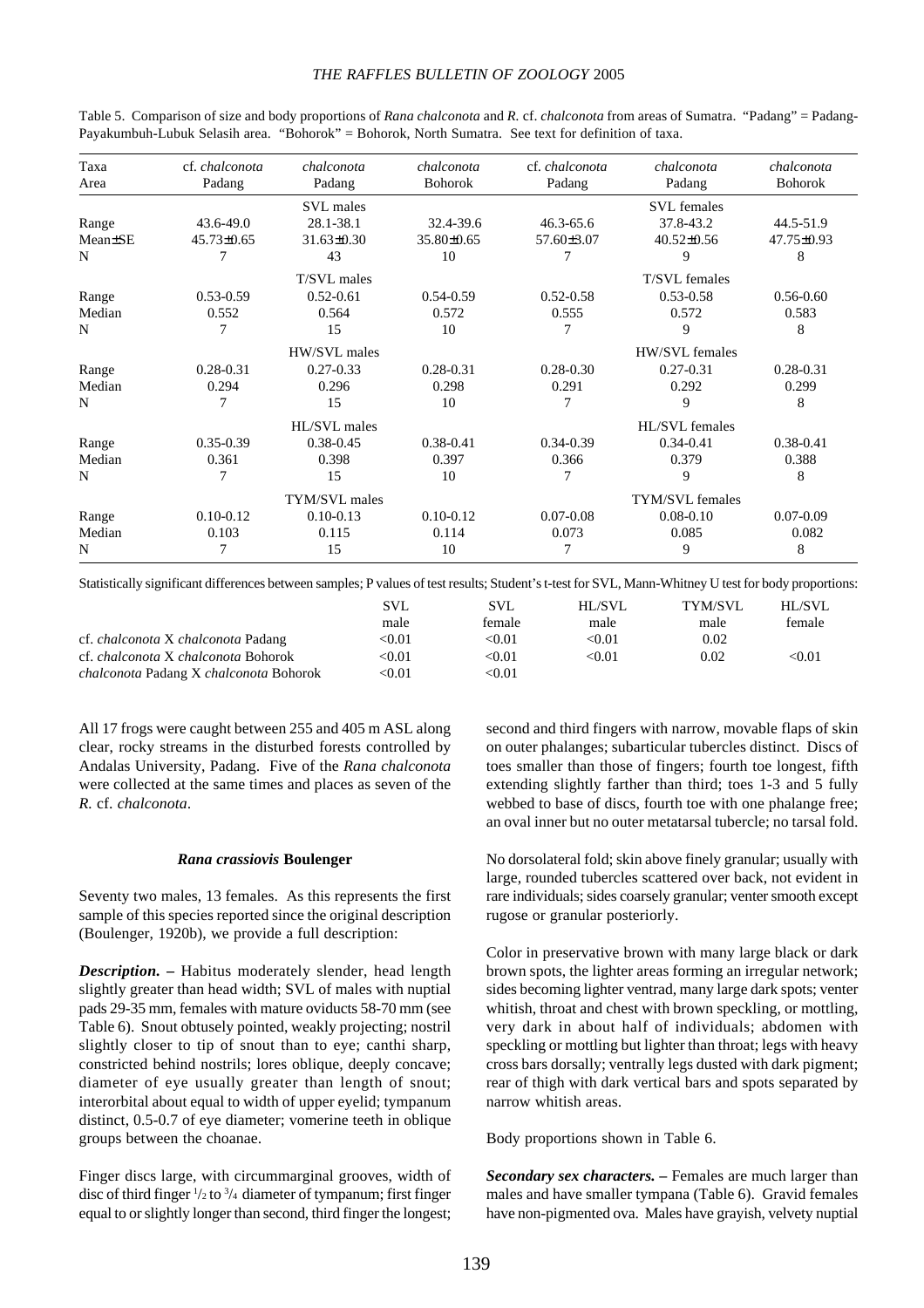|                  |                 | Males               |    | Females       |                  |    |  |
|------------------|-----------------|---------------------|----|---------------|------------------|----|--|
|                  | Range           | Median <sup>2</sup> | N  | Range         | Median           | N  |  |
| SVL <sup>1</sup> | 29.6-35.6       | 32.76±0.29          | 27 | 58.5-70.3     | $63.43 \pm 1.12$ | 13 |  |
| T/SVL            | $0.58 - 0.66$   | 0.625               | 11 | $0.58 - 0.67$ | 0.645            | 13 |  |
| HW/SVL           | $0.30 - 0.37$   | 0.323               | 11 | $0.32 - 0.37$ | 0.340            | 13 |  |
| HW/HL            | $0.70 - 0.90$   | 0.812               | 11 | $0.84 - 0.93$ | 0.905            | 13 |  |
| Tym/SVL          | $0.100 - 0.108$ | 0.103               |    | 0.063-0.073   | 0.070            | 13 |  |
| E/Sn             | $0.87 - 1.33$   | 1.124               |    | $0.79 - 1.11$ | 1.071            | h  |  |

Table 6. Snoutvent length and body proportions of *Rana crassiovis* Boulenger.

 ${}^1SVL$  = snoutvent length; T = tibia length; HW = head width; HL = head length; Tym = tympanum diameter; E = eye diameter; Sn = length of snout.

2 Mean±SE for SVL.

pads on the dorsomedial surface of the inner finger and paired subgular vocal sacs with openings near the rear lateral corners of the floor of the mouth. Males lack gular pouches and humeral glands.

*Comparisons. –* This sample matches the original description (Boulenger, 1920a) in almost every detail of form and coloration. Boulenger said head length equalled head width; in the present series head length was slightly but consistently greater than head width. The types were smooth or finely granulate dorsally, but in the present series large tubercles are present dorsally save in three individuals. This sample was obtained approximately 140 km north of the type locality of *R. crassiovis*, which was given by Boulenger (1920a) as "Barong Bharu …West Sumatra 2º8'S", within the same mountain range of western Sumatra.

Boulenger (1920b) provided a new name, *Rana kampeni,* for *R.. pantherina* (non Fitzinger) van Kampen (1910), type locality Bandar Bahru, Sumatra (3º 16'N), about 550 km north of the type locality of *R. crassiovis*. The descriptions of these nominate species presented by Boulenger (1920b) are very similar and Boulenger noted only the following differences: *R. kampeni* with a larger tympanum, a narrower interorbital relative to the upper eyelid*,* the first finger shorter than the second, and the belly granulate. As the type of *R. kampeni* is probably a male, judging by its size, 36.5 mm (van Kampen, 1910), and the types of *R. crassiovis* females (Boulenger, 1920a), the presumed difference between taxa in size of tympanum is merely a matter of sex dimorphism (Table 6). The relative length of the first finger varies slightly in the present series from slightly shorter to slightly longer than the second. In our sample the belly is smooth except posteriorly where it is granulate. Van Kampen (1910) said the skin of *R. pantherina* (*kampeni* Boulenger) was smooth, but later van Kampen (1923) said the skin was "smooth, or finely granulate, or with a few tubercles on the back." Most of the specimens in our sample have large, rounded tubercles on the back. We conclude that *R. kampeni* Boulenger and *R. crassiovis* may be conspecific and that clear separation of these taxa requires examination of additional specimens from northern Sumatra. We apply the name *R. crassiovis* to this sample because of proximity to the type locality.

The other species similar to *R. crassiovis* in many ways is *R.*

*hosii* Boulenger. Both have moderately slender habitus, enlarged discs on the fingers having circummarginal grooves, fully webbed toes, no outer metatarsal tubercle, males without humeral glands or gular pouches, and large non-pigmented ova. In life, these *R. crassiovis* had a strong, unpleasant odor just as does *R. hosii.* They differ, however, in the following ways: *R. hosii* has a weak, though distinct dorsolateral fold, *R. crassiovis* has none; *R. hosii* has granular dorsal skin but no dorsal tubercles, most *R. crassiovis* have conspicuous, round tubercles scattered over the back; *R. hosii* is larger [males 42-66, females 86-98 mm (Inger, 1966)], than *R. crassiovis* (males 29-35, females 58-70 mm).

Three species of *Rana* recorded from Sumatra differ from *R. crassiovis* in having dorsolateral folds, in having an outer metatarsal tubercle, toes 3 and 5 not webbed to base of discs, and males with a humeral gland: *R. baramica*, *R. nicobariensis,* and *R. persimilis*. Other species recorded from Sumatra differing from *R. crassiovis* in having an outer metatarsal tubercle and males with humeral glands include *R. chalconota*, *R. erythraea*, *R.glandulosa*, *R. luctuosa*, *R. nigrovittata*, *R. picturata*, and *R.siberu*. *Rana debussyi* van Kampen, known only from the type specimen collected at Bandar Baru, central Sumatra, differs markedly from *R. crassiovis* in having reduced webbing (only as far as the distal subarticular tubercle of the third and fifth toes) and in having a light stripe extending from the lip to the rear of the body (van Kampen, 1910). In lacking conspicuous light lines, stripes, or spots, *R. crassiovis* differs markedly from *R. erythraea*, *R. luctuosa*, *R. picturata*, and *R. siberu*.

The entire present sample was obtained along the banks of Batang Tarusan and two of its tributaries at elevations between 1166 and 1320 m AMSL.

#### *Rhacophorus catamitus* **Harvey, Pemberton, & Smith**

Twenty-one adult males. SVL 27.0-33.9 mm (mean±SE 31.49±0.38). T/SVL 0.50-0.58 (median 0.524); HW/SVL 0.32-0.38 (median 0.346); HL/SVL 0.35-0.39 (median 0.373); TYM/eye 0.27-0.37 (median .0320). Nuptial pad whitish, finely granular, on mediodorsal surface of first finger. First finger with vestige of web at base; second finger web reaching subarticular tubercle or not so far laterally; third finger web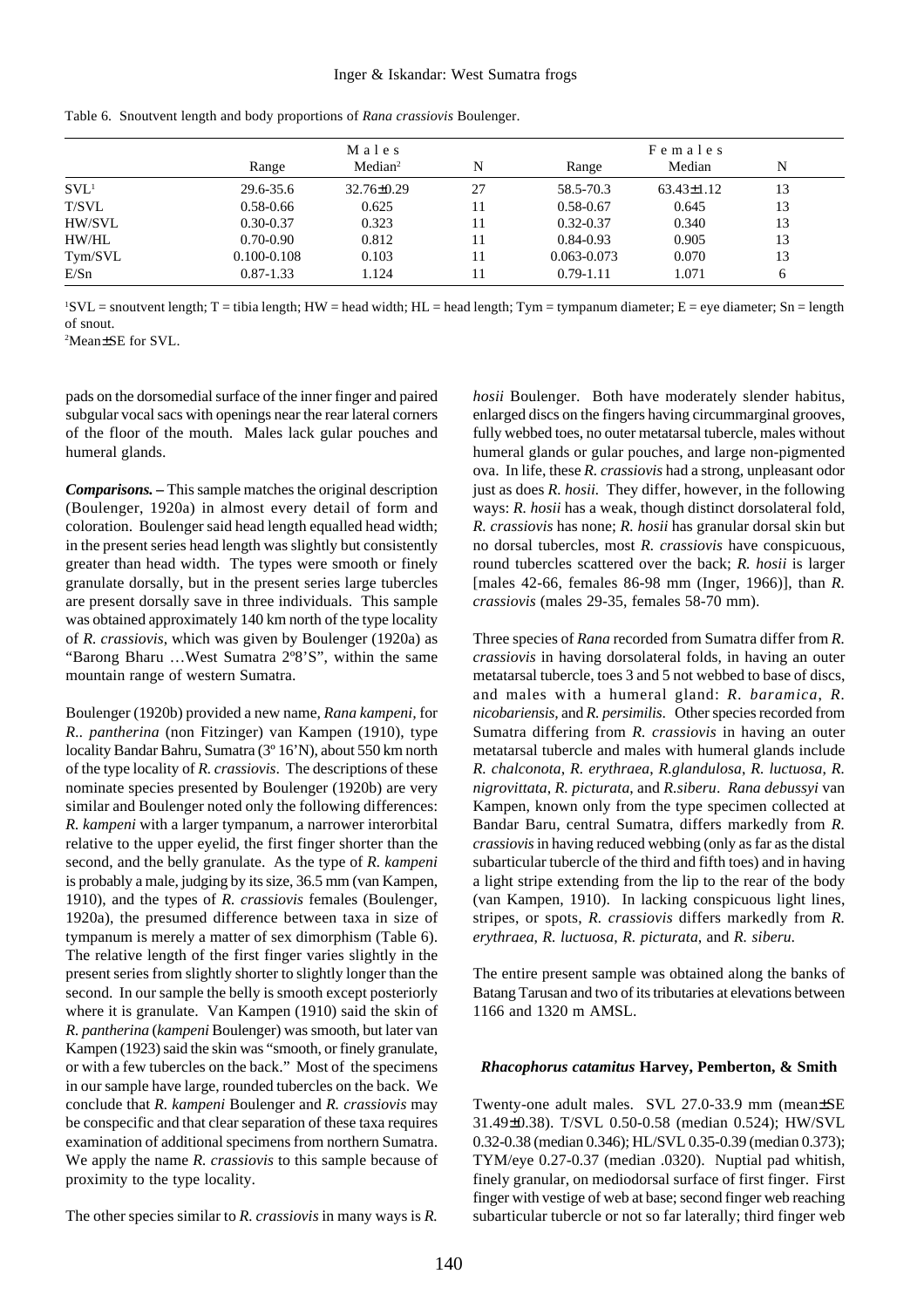laterally not reaching distal subarticular tubercle; fourth finger web to distal subarticular tubercle. Web of foot moderate, first toe webbed between subarticular tubercle and disc; second toe webbed laterally almost to base of disc, third toe laterally to base of disc; fourth toe laterally to distal subarticular tubercle, fifth toe medially to base of disc or between distal tubercle and base of disc. A low interrupted fold of skin on outer edge of forearm and a similar ridge on outer edge of tarsus. A conical tubercle at tibiotarsal joint. No dermal ridge or row of tubercles above or below the vent. Color in preservative tan to dark purplish brown with obscure darker cross bands, one between eyes, a second behind eyelids, and a third at sacrum. Dorsal coloration extends half way down sides. Venter cream-colored with or without brown speckling; light coloration extends part way up sides.

These frogs agree in most details with the original description of *Rhacophorus catamitus* (type locality Mt. Dempo, Sumatera Selatan, Sumatra) (Harvey et al., 2002). The distinctive characters shared with that species include the reduced webbing of fingers and toes, the weak crenulated ridge on the forearm and tarsus, the conical tubercle at the tibiotarsal joint, and the coloration. However, males in the type series are slightly larger (31.0-35.2 mm), have head width greater than head length, and the tympanum slightly larger relative to the eye diameter (0.38-0.58).

All of the present sample came from 1166-1320 m ASL in forest near Lubuk Selasih, about 440 km N of the type locality.

### **DISCUSSION**

Collecting amphibians had been carried out in 1991-1995 in the Anai River basin (0°50'S/100°17'E), approximately 50 km N of Padang, West Sumatra at 200-1150 m, where 35 species of frogs were found (Iskandar & Setyanto, 1996). We remove from this discussion the species that are essentially commensals of man and, therefore, tell us little of biogeographic significance: *Microhyla ornata, M. heymonsi, Bufo melanostictus, Fejervarya cancrivora, F. limnocharis, Rana erythraea, R. nicobariensis,* and *Polypedates leucomystax.* All were included in the Anai basin sample and all but the first in the present sample (which we refer to as "Sumatra PPL," for Padang, Payakumbuh, Lubuk Selasih). Five of the species in the Sumatra PPL sample (Table 1) not in the Anai basin list are species of *Limnonectes*, The specimens identified by Iskandar & Setynato (1996) as "*Limnonectes* cf. *blythi* (smooth form)" are conspecific with the species described by Das (1996) as *L. shompenorum*. The Anai specimens named as *"Limnonectes* cf. *blythi* (rough form)" in the 1996 paper are conspecific with *Limnonectes* sp.2 of the present paper. The Anai specimens treated as "*Limnonectes* cf. *laticeps*" are probably identical to *Limnonectes* sp. 3 in Table 1. The species we have designated *L. kuhlii* (Table 1) may be conspecific with the Anai basin specimens listed as "*Limnonectes* cf. *kuhli* (wide head)" (Iskandar & Setyanto, 1996). *Rana picturata* is included only in the Sumatra PPL sample; its absence from the Anai basin sample is probably an identification problem. Although

*Rana signata* is listed from the Anai basin (Iskandar & Setyanto, 1996), the distinction between *signata* and *picturata* has not always been recognized. We treat *R. picturata* and *R. signata* as identical for the purposes of this analysis.

If the preceding adjustments in identification are accepted, 14 of the 20 non-commensal species in the Sumatra PPL sample were found in the Anai basin. Of the six not found in the Anai basin, four–*Megophrys parallela, Limnonectes* sp. 1*, Rana crassiovis,* and *Rhacophorus catamitus*–occurred only at 1166-1320 m ASL in the present sample. Only a small amount of time was spent above 900 m in the Anai basin because forests had been cleared there, and only two species were found at the highest elevation (1150 m) searched in the Anai basin–*Bufo asper* and *Rana erythraea*. *Limnonectes blythii* (seven specimens from 536-566 m) and the form we have called *Rana* cf. *chalconota* (all 17 collected below 400 m) appear not to have been found in the Anai basin survey. The 12 species included in the Anai sample but missing from our Sumatra sample are all relatively widely spread, lowland species that probably do occur in the Sumatra PPL area.

Iskandar & Setyanto (1996) listed 87 species of anurans from Sumatra, of which 55 (including ten commensals of man) were listed as occurring in West Sumatra and/or Riau provinces. Twenty two of the 27 species in the Sumatra PPL sample are in this large list of West Sumatra frogs. The five not in the West Sumatra list are: *Megophrys parallela*, described here for the first time; *Limnonectes* sp. 1, a manuscript species (Iskandar, in ms); *Limnonectes* sp. 2, a manuscript species (Inger & Iskandar, in prep.); *Rana* cf. *chalconota*, a form described but not named in this report; and *Rhacophorus catamitus* Harvey et al., a recently described species. With these five, the total anuran fauna known from West Sumatra equals 61.

Several hypotheses regarding the biogeographic relations of the frogs of Sumatra have been proposed (Inger & Voris, 2001). However, it is not certain that they can be properly tested because of the extensive modification of forests in Sumatra. Although in the 1930's more than two-thirds of Sumatra was covered by pristine forest, more than half of that had been cleared or logged by 1980 (Collins et al., 1991, fig. 19.1). As logging and clearing of forests has continued in the following 25 years, it is likely that we will never learn the geographical patterns of this fauna.

#### **ACKNOWLEDGMENTS**

The collection on which this account is based was made by Messrs. Djong Hon-Tjong and David Gusman, who at the time were students at the Institute of Technology, Bandung, Java. We are grateful to them for their diligence and care in the field. We also are grateful to Ms. Lisa Kanellos for the illustrations and to two reviewers whose helpful comments have improved this paper. Field work was supported by the Marshall Field III Fund, Field Museum of Natural History.